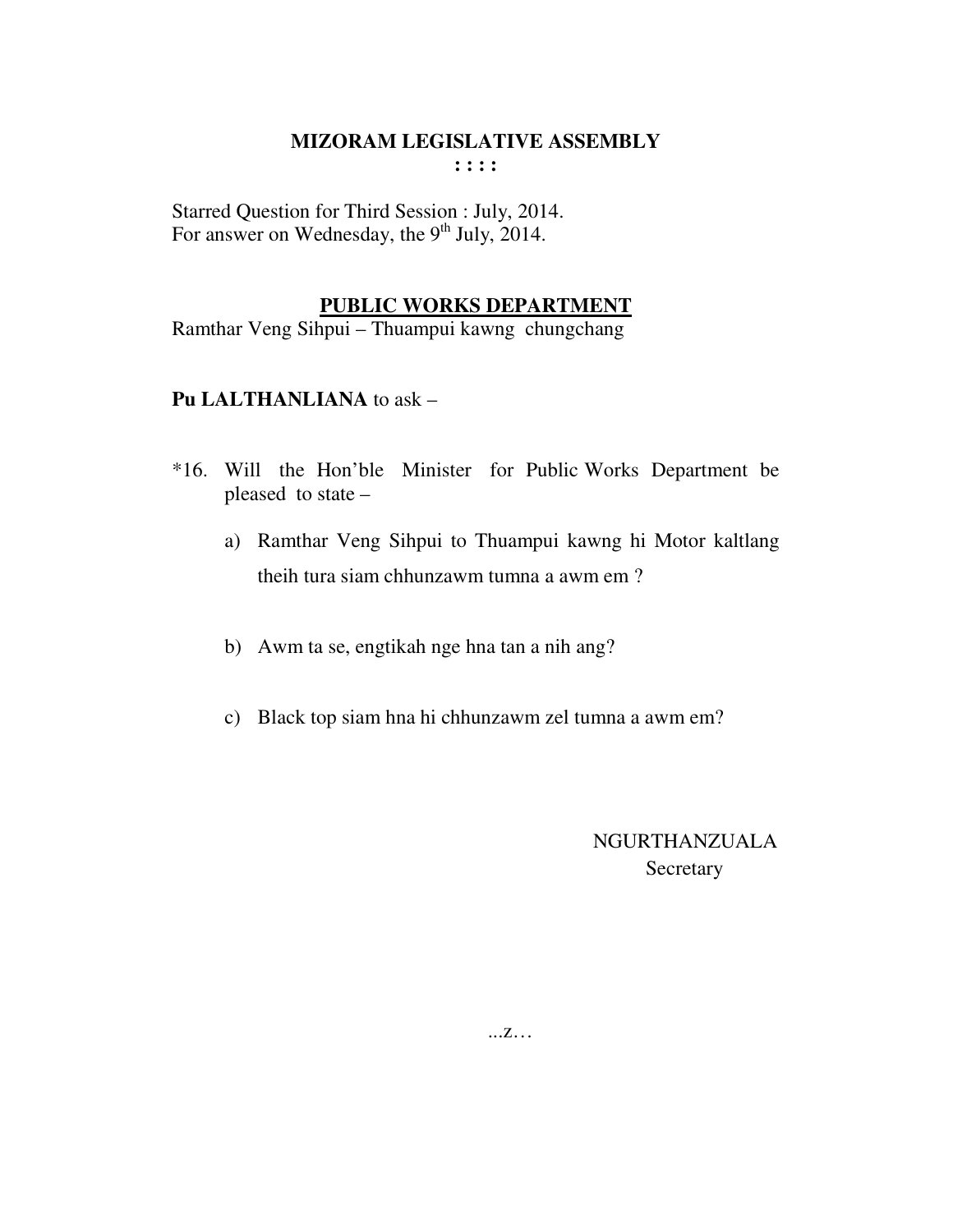Starred Question for Third Session : July, 2014. For answer on Wednesday, the 9<sup>th</sup> July, 2014.

# **TRADE & COMMERCE DEPARTMENT**

Thlai thar lei leh hralh chungchang

#### **Er. LALRINAWMA** to ask –

\*17. Will the Hon'ble Minister for Trade & Commerce Department be pleased to state –

 Thlai thar lei leh hralh chungchang inhrilh bengvarna hmun (Market Information Cell) tun dinhmunah din tumna a awm em?

> NGURTHANZUALA Secretary

...z…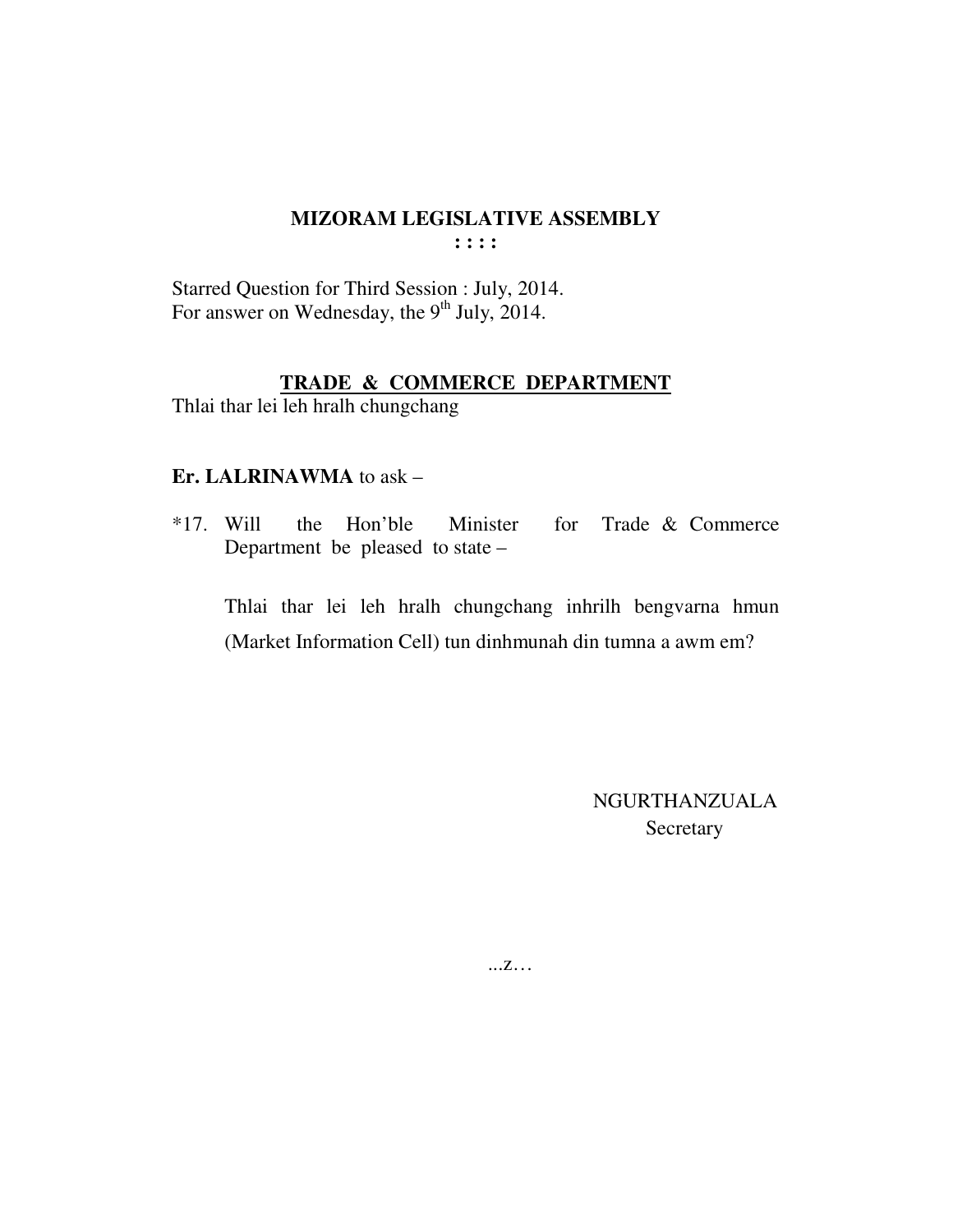Starred Question for Third Session : July, 2014. For answer on Wednesday, the  $9<sup>th</sup>$  July, 2014.

#### **HOME DEPARTMENT**

Bike-a proton vuah chungchang.

#### **Dr. K. BEICHHUA** to ask -

\*18. Will the Hon'ble Minister for Home Department be pleased to state-

 Aizawl khawchhunga bike-a tlan thinten proton vuah a thawm ring fe fe a tlan hi sorkar phal a ni em ?

> NGURTHANZUALA Secretary.

…Md…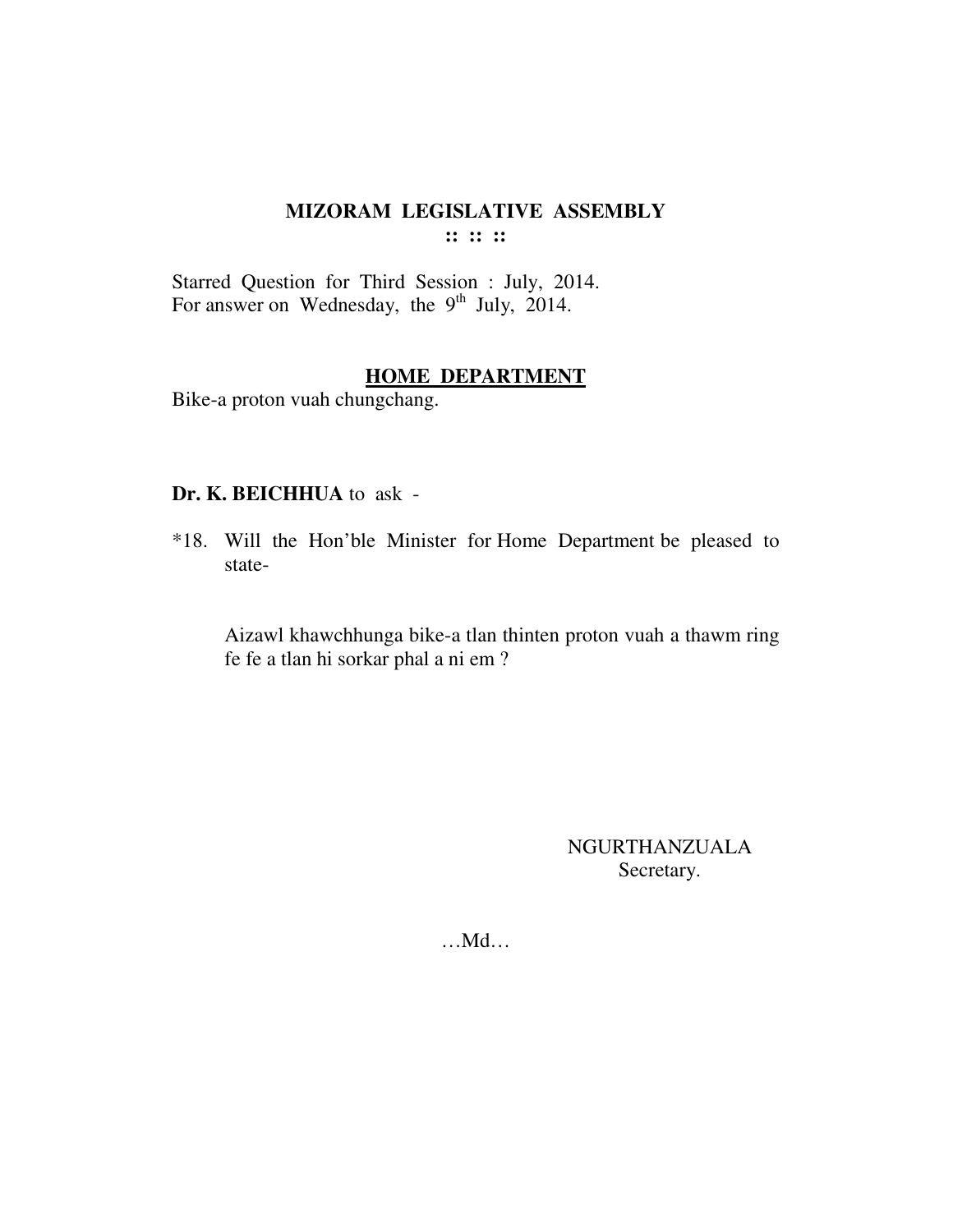Starred Question for Third Session : July, 2014. For answer on Wednesday, the 9<sup>th</sup> July, 2014.

# **GENERAL ADMINISTRATION DEPARTMENT**

Ram pek thuah chungchang

# Pu LALRUATKIMA to ask -

- for General Administration  $*19.$  Will the Hon'ble Minister Department be pleased to state –
	- New Capital Complex/ New Secretariat Complex-a Quarter a) pathum, Type-III leh Type-IV Quarter dinna ram te Department 3 Office Building sakna turin pek thuah a ni em?
	- $b)$ Engvanga Building awmsa ram te pek thuah kher nge a nih?

**NGURTHANZUALA** Secretary

 $\dots Z\dots$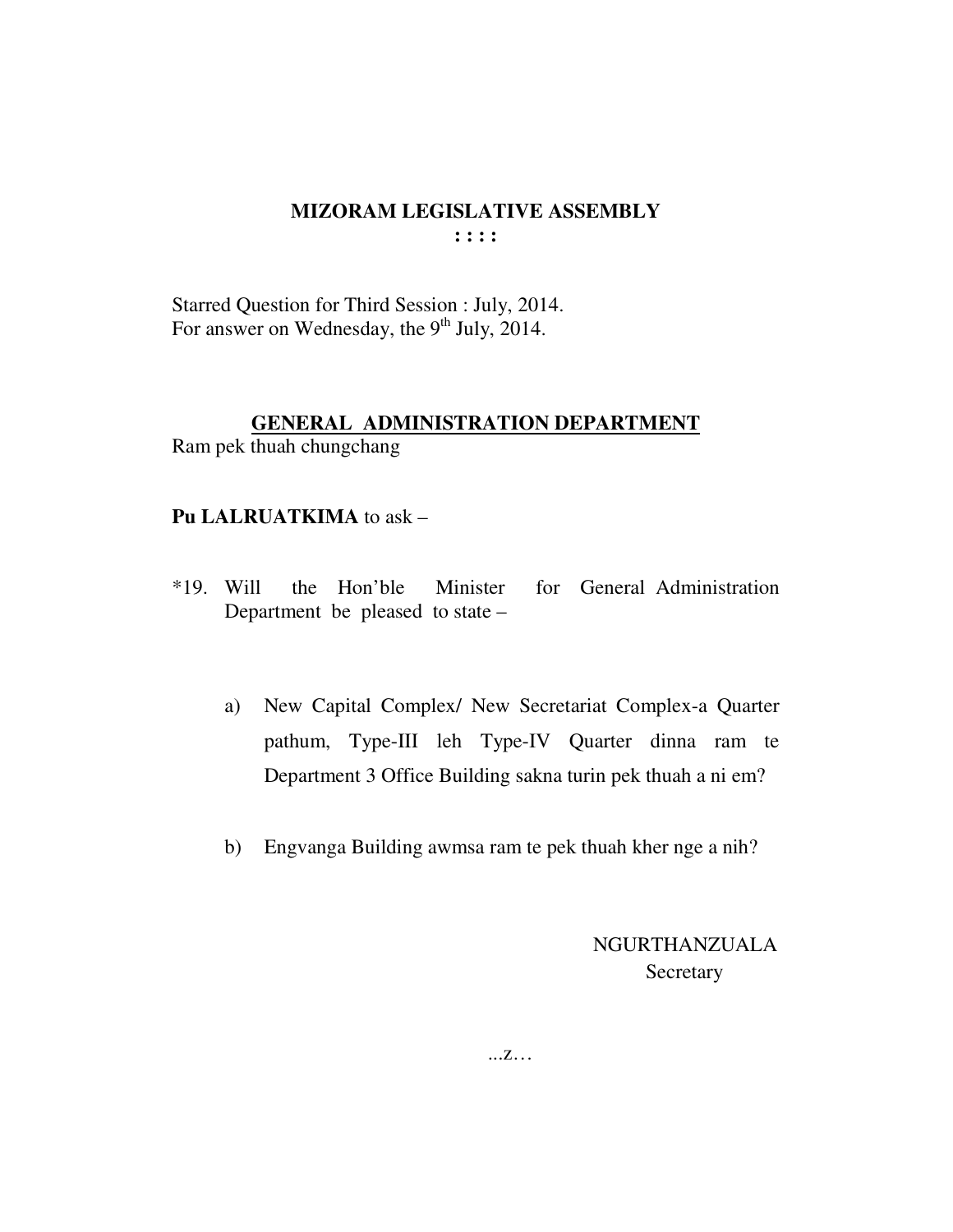Starred Question for Third Session : July, 2014. For answer on Wednesday, the 9<sup>th</sup> July, 2014.

# RURAL DEVELOPMENT DEPARTMENT

NREGS chungchang.

# Pu K. SANGTHUAMA to ask -

\*20. Will the Hon'ble Minister for Rural Development Department be pleased to state -

Saithah V.C ten niza inhlawhna (NREGS) Job Card a double an siam Sawrkarin a hria em ?

> **NGURTHANZUALA** Secretary

 $\dots$ ...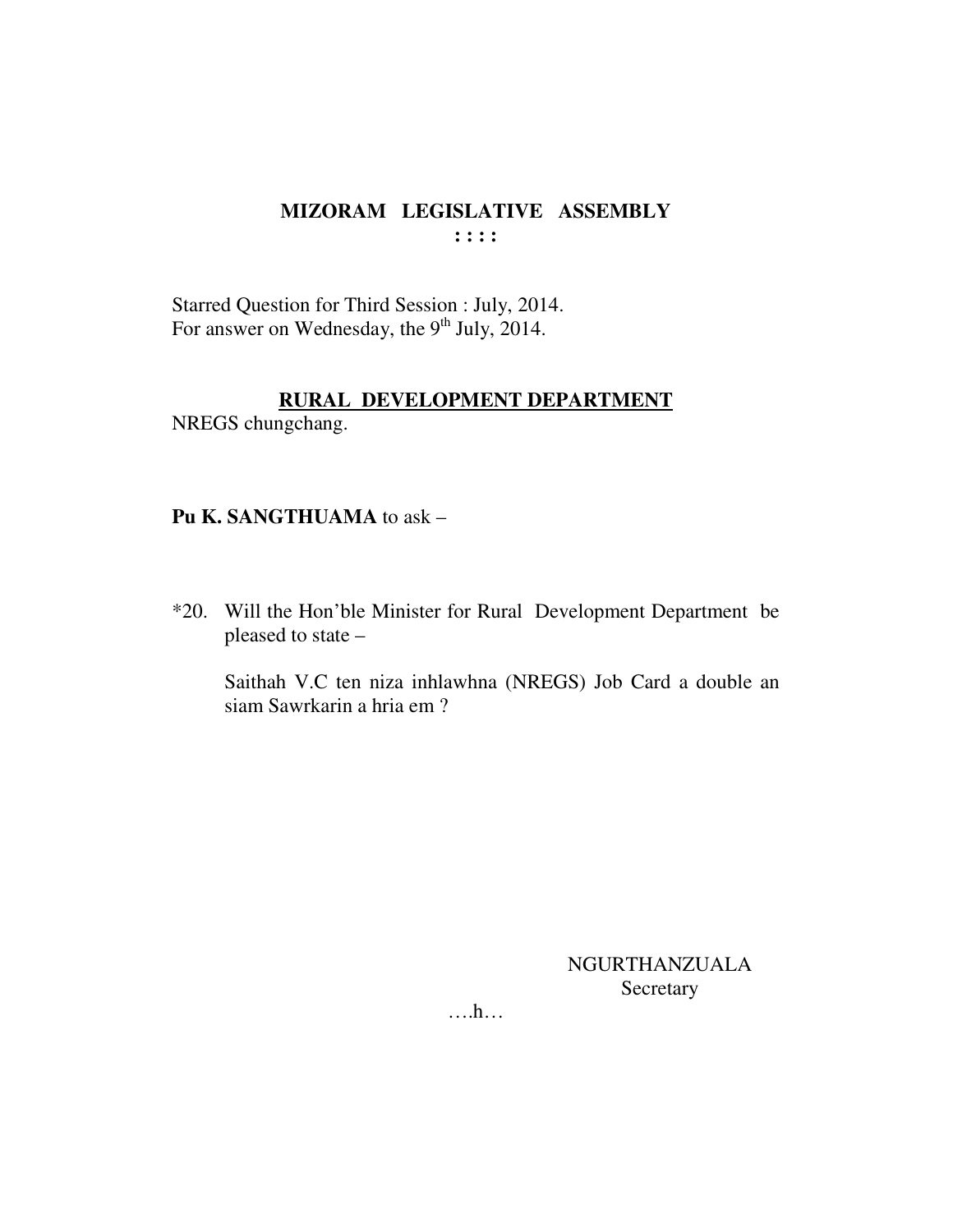Starred Question for Third Session : July, 2014. For answer on Wednesday, the  $9<sup>th</sup>$  July, 2014.

# PUBLIC WORKS DEPARTMENT

Chhawrtui to Lungpho kawng chungchang

#### Er. LALRINAWMA to ask -

\*21. Will the Hon'ble Minister for Public Works Department be pleased to state -

Chhawrtui to Lungpho kawng Black Top mek hi tun aia chak zawka hmalak dan a awm em?

> **NGURTHANZUALA** Secretary

 $...Z...$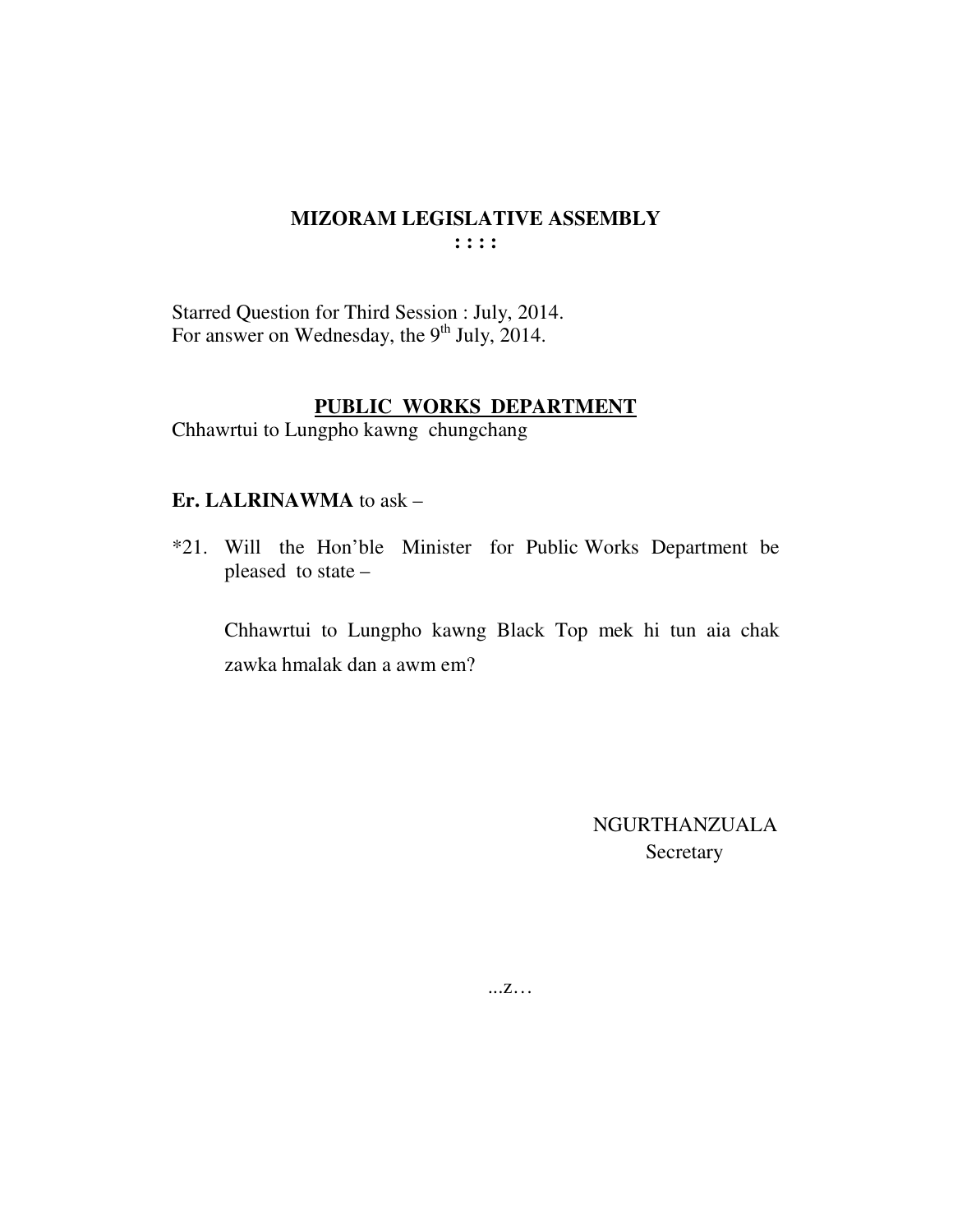Starred Question for Third Session : July, 2014 For answer on Wednesday, the 9<sup>th</sup> July, 2014

# **HIGHER & TECHNICAL EDUCATION DEPARTMENT**

Saiha Polytechnic building chungchang.

## **Dr. K. BEICHHUA** to ask –

- \*22. Will the Hon'ble Minister for Higher & Technical Education Department be pleased to state –
	- a) Saiha a Polytechnic building sakna turin sorkar hian pawisa engzatnge a ruahman ?
	- b) Hna hi tan a ni dawn tawh em ?

NGURTHANZUALA Secretary.

\*\*\*v\*\*\*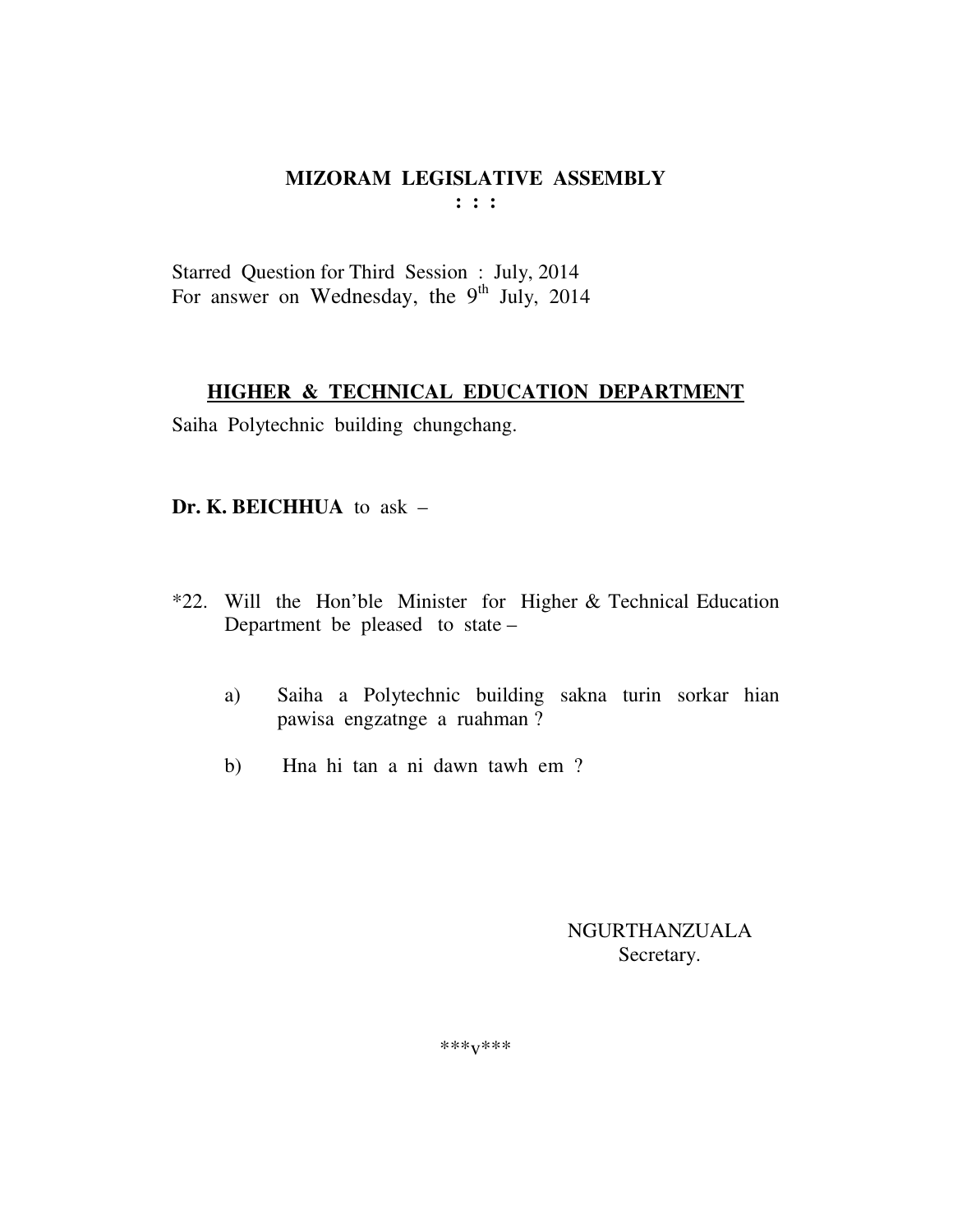Starred Question for Third Session : July, 2014. For answer on Wednesday, the  $9<sup>th</sup>$  July, 2014.

# **ANIMAL HUSBANDRY & VETERINARY DEPARTMENT**

NLUP Bawng chungchang.

# **Pu LALRUATKIMA** to ask -

- \*23. Will the Hon'ble Minister for Animal Husbandry & Veterinary Department be pleased to state
	- a) NLUP atangin Bawng engzat nge lei a nih tawh ?
	- b) Bawng leina senso atan engzat nge hman a nih ?
	- c) Tute nge Bawng Supplier ?
	- d) Tun dinhmunah NLUP Bawng te hi engzat nge la dam ?

# NGURTHANZUALA Secretary.

…Md…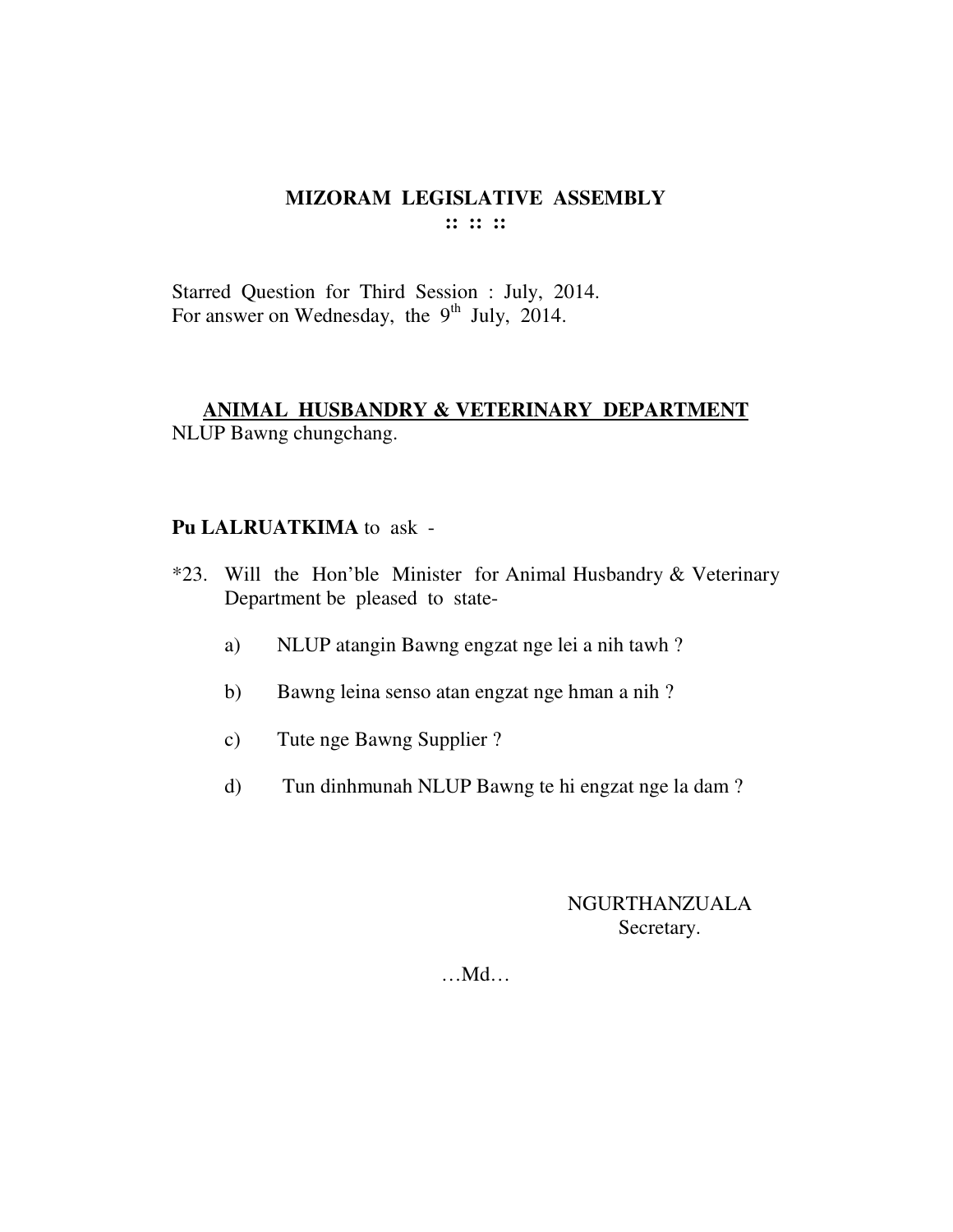Starred Question for Third Session : July, 2014 For answer on Wednesday, the 9<sup>th</sup> July, 2014

# **PUBLIC WORKS DEPARTMENT**

Saiha a lei tlahniam chungchang.

## **Dr. K. BEICHHUA** to ask –

- \*24. Will the Hon'ble Minister for Public Works Department be pleased to state –
	- a) Saiha a N. Colony III area-a lei tlahniam Check Dam siam nan pawisa sanction engzatnge ?
	- b) Tunge Contractor ?
	- c) Hna hi tan a ni tawh em ?

 NGURTHANZUALA Secretary.

\*\*\*v\*\*\*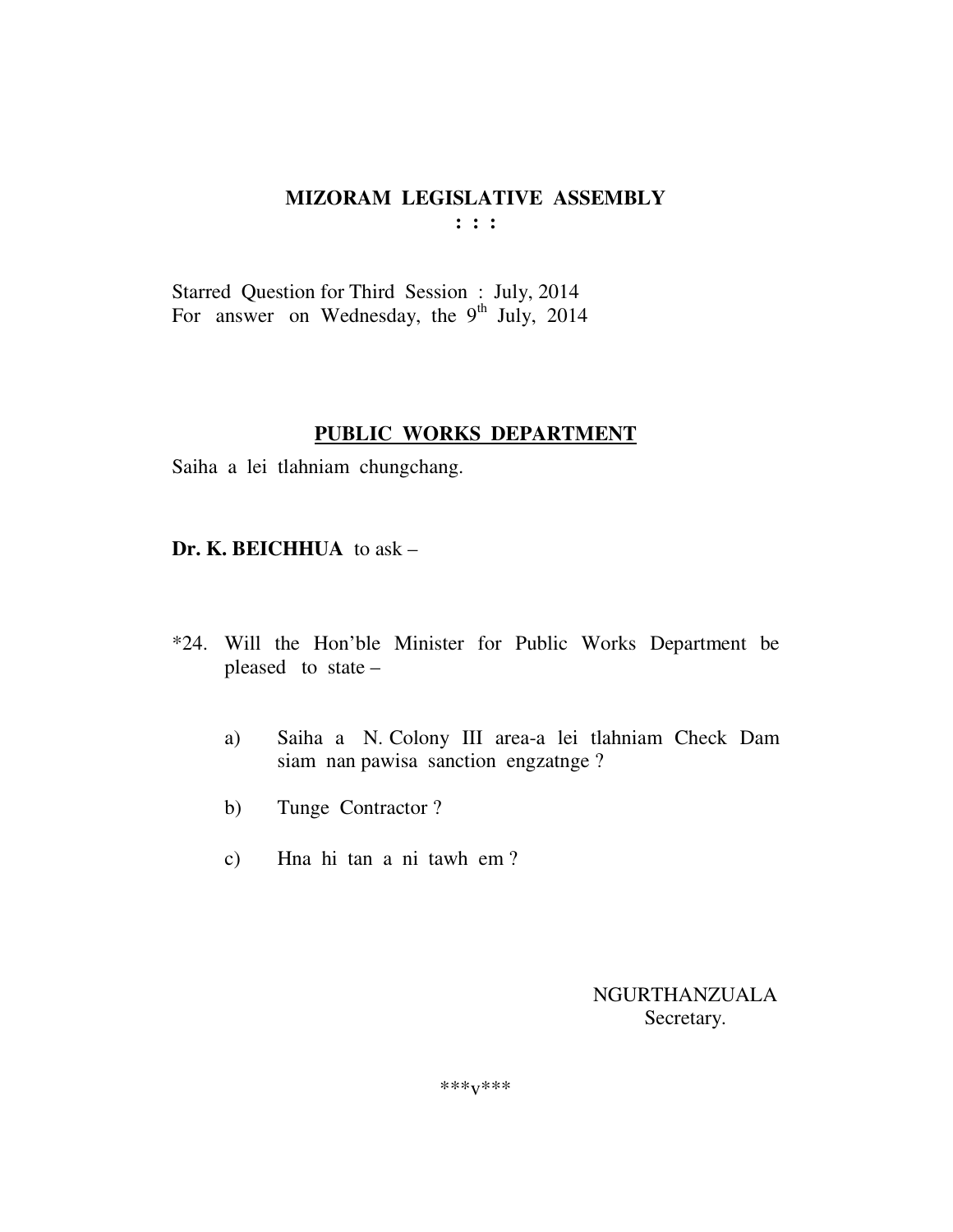Starred Question for Third Session : July, 2014. For answer on Wednesday, the  $9<sup>th</sup>$  July, 2014.

## **PUBLIC WORKS DEPARTMENT**

Aizawl khawpui kawng chungchang

#### **Pu LALRUATKIMA** to ask –

- \*25. Will the Hon'ble Minister for Public Works Department be pleased to state –
	- a) Aizawl khawpui chhung MHNL Road Tuikual, Dinthar, Dawrpui Vengthar, Kanan, Chawnpui leh Zotlang kawngte hi tunhnaiah siamthat a ni dawn em?
	- b) Vaivakawn to Kanan kawng hi tunhnaiah siamthat tum a ni em?
	- c) Siamthat ni dawn se, engtikah nge hnathawh tan anih ang?

 NGURTHANZUALA Secretary

...z…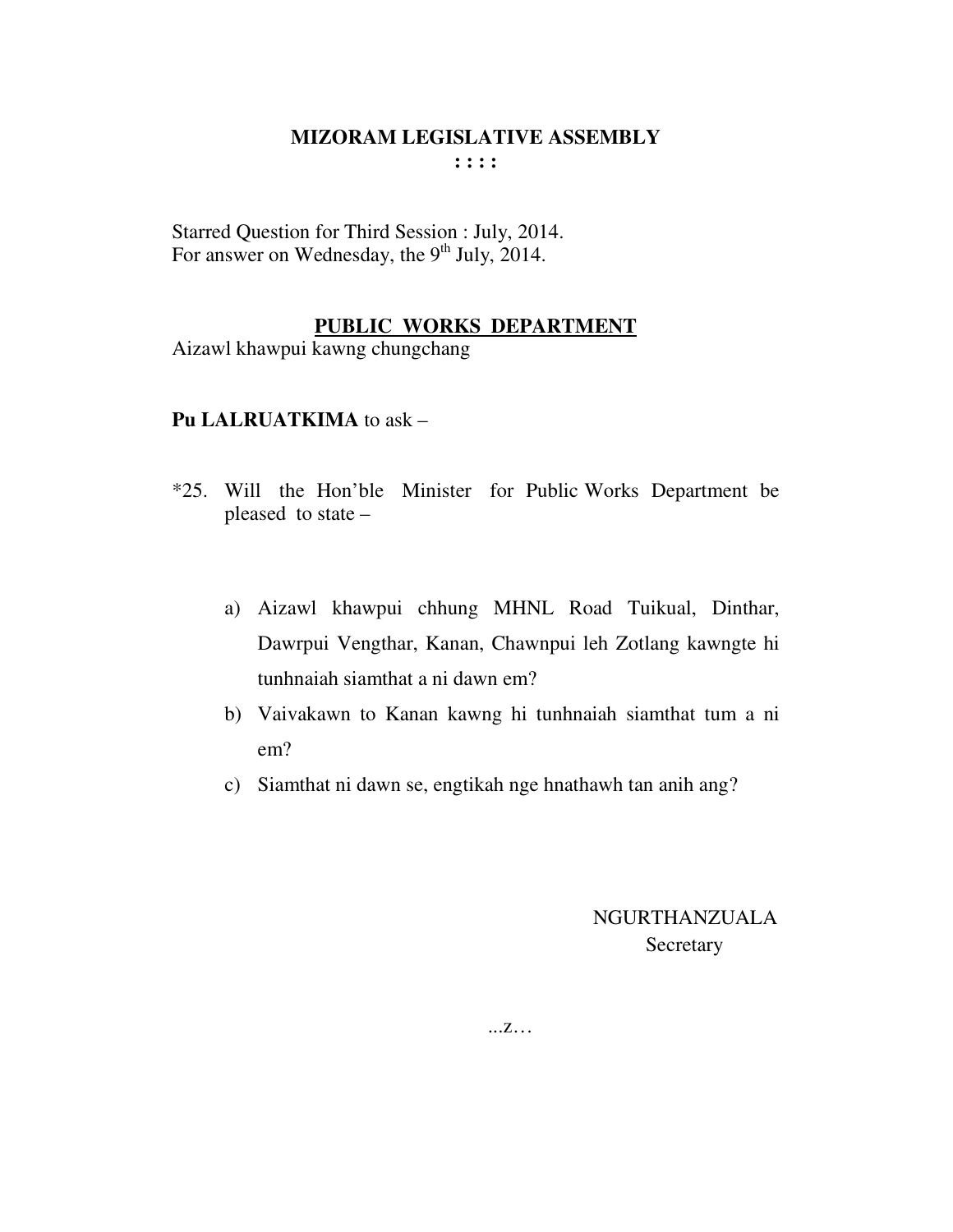## **MIZORAM LEGISLATIVE ASSEMBLY**

**: : : :** 

Starred Question for Third Session : July, 2014. For answer on Wednesday, the  $9<sup>th</sup>$  July, 2014.

## **HOME DEPARTMENT**

Serchhip District Jail chungchang

#### **Er. LALRINAWMA** to ask –

- \*26. Will the Hon'ble Minister for Home Department be pleased to state –
	- a) Serchhip District Jail, Chhiahtlang ami hi engtikah nge hman theih turin peih a nih ang?
	- b) Tun dinhmun thleng hian pawisa engzatnge hman a nih tawh?

 NGURTHANZUALA **Secretary** 

...z…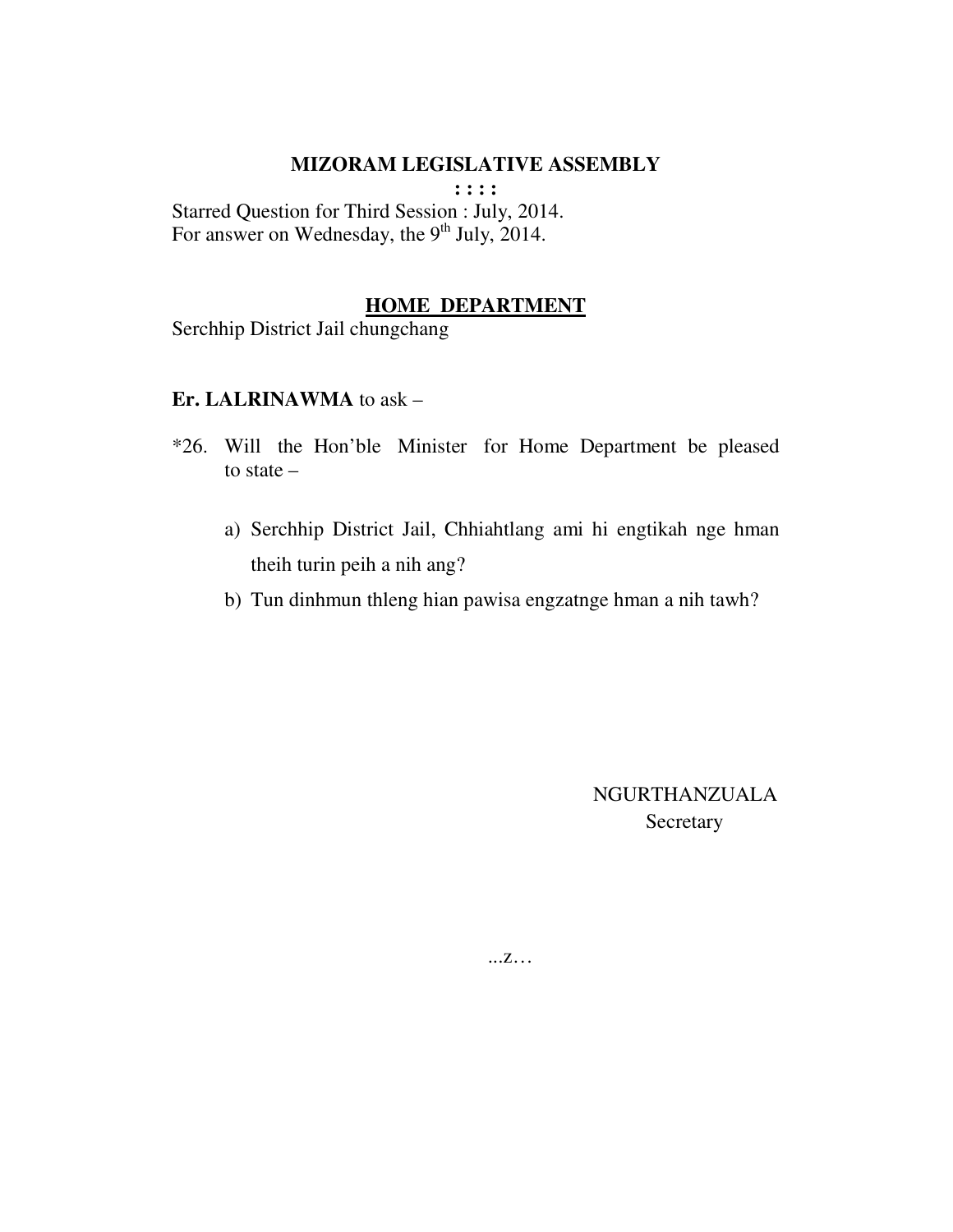Starred Question for Third Session : July, 2014. For answer on Wednesday, the 9<sup>th</sup> July, 2014.

# **SCHOOL EDUCATION DEPARTMENT**

School Education Department chungchang

## Er. LALRINAWMA to ask -

\*27. Will the Hon'ble Minister for School Education Department be pleased to state  $-$ 

School Education Department hi Directorate pahnih, Elementary leh Secondary-ah then hran tumna a awm em?

> **NGURTHANZUALA** Secretary

 $...Z...$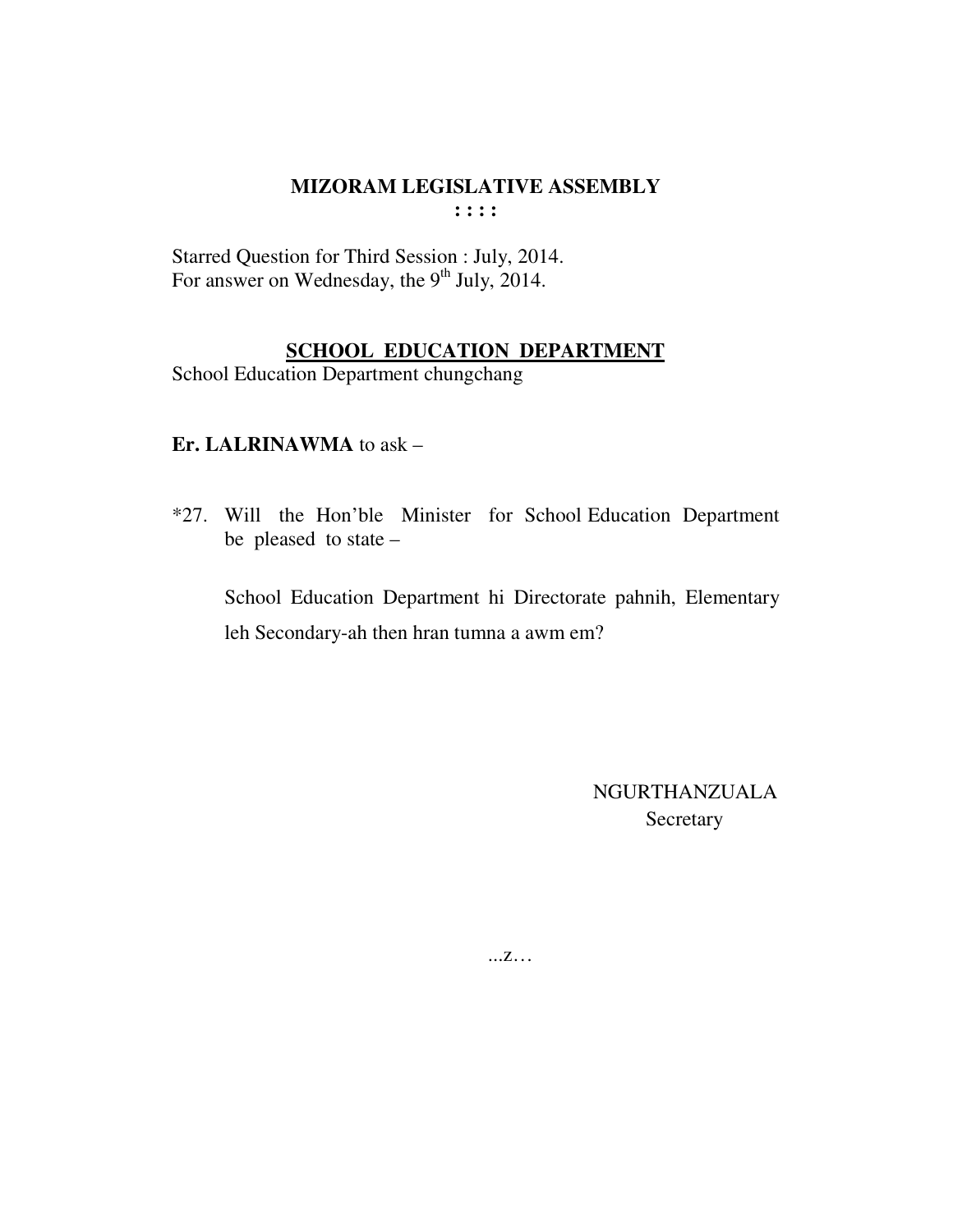Starred Question for Third Session : July, 2014. For answer on Wednesday, the  $9<sup>th</sup>$  July, 2014.

# **PUBLIC WORKS DEPARTMENT**

Lunglei-Lawngtlai kawng chungchang.

# **Dr. K. BEICHHUA** to ask –

- \*28. Will the Hon'ble Minister for Public Works Department be pleased to state –
	- a) Lunglei to Lawngtlai kawng (National highway) hi B.R.O atanga State-in a lak hnu a resurfacing tilova awm reng hi engnge a chhan ?
	- b) Kawng hi siamthat tumna a awm em ?
	- c) Lunglei to Tlabung leh Chawngte kawngte hi siamthat tumna a awm em ?

NGURTHANZUALA **Secretary** 

….h…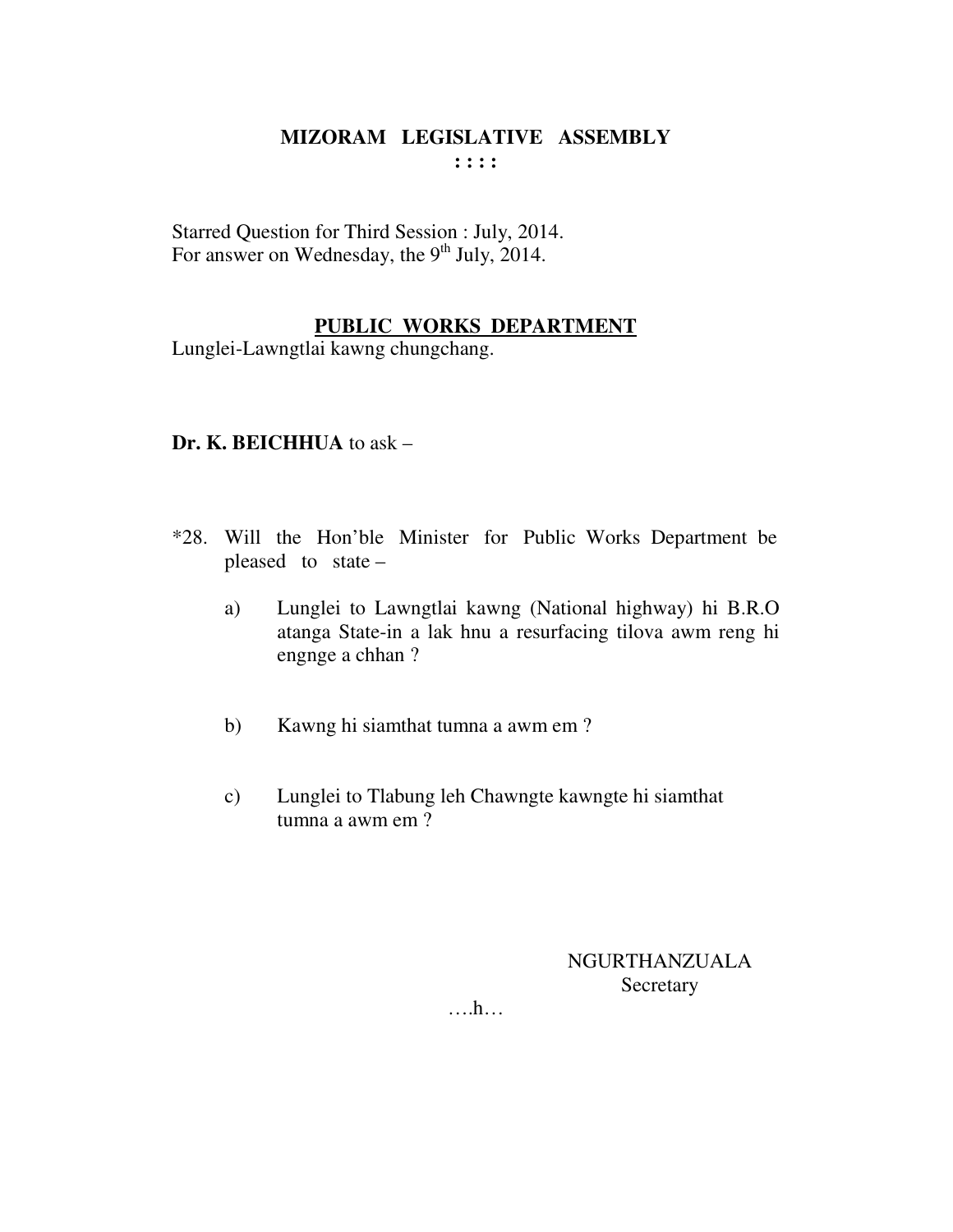Starred Question for Third Session : July, 2014 For answer on Wednesday, the 9<sup>th</sup> July, 2014

# **FOOD, CIVIL SUPPLIES & CONSUMER AFFAIRS DEPARTMENT**

LPG chungchang.

# **Pu LALRUATKIMA** to ask –

- \*29. Will the Hon'ble Minister for Food, Civil Supplies  $\&$ Consumer Affairs Department be pleased to state –
	- (a) Mipuiin Gas (LPG) harsatna nasa tak kan tawh mek hi Sorkar in a hria em ?
	- (b) Gas (LPG) harsatna sukiang turin Sorkarin engtinnge hma a lak ?
	- (c) LPG Bottling Plant thar siamna tur IOC hnenah ram pek tum a ni em ?

 NGURTHANZUALA Secretary.